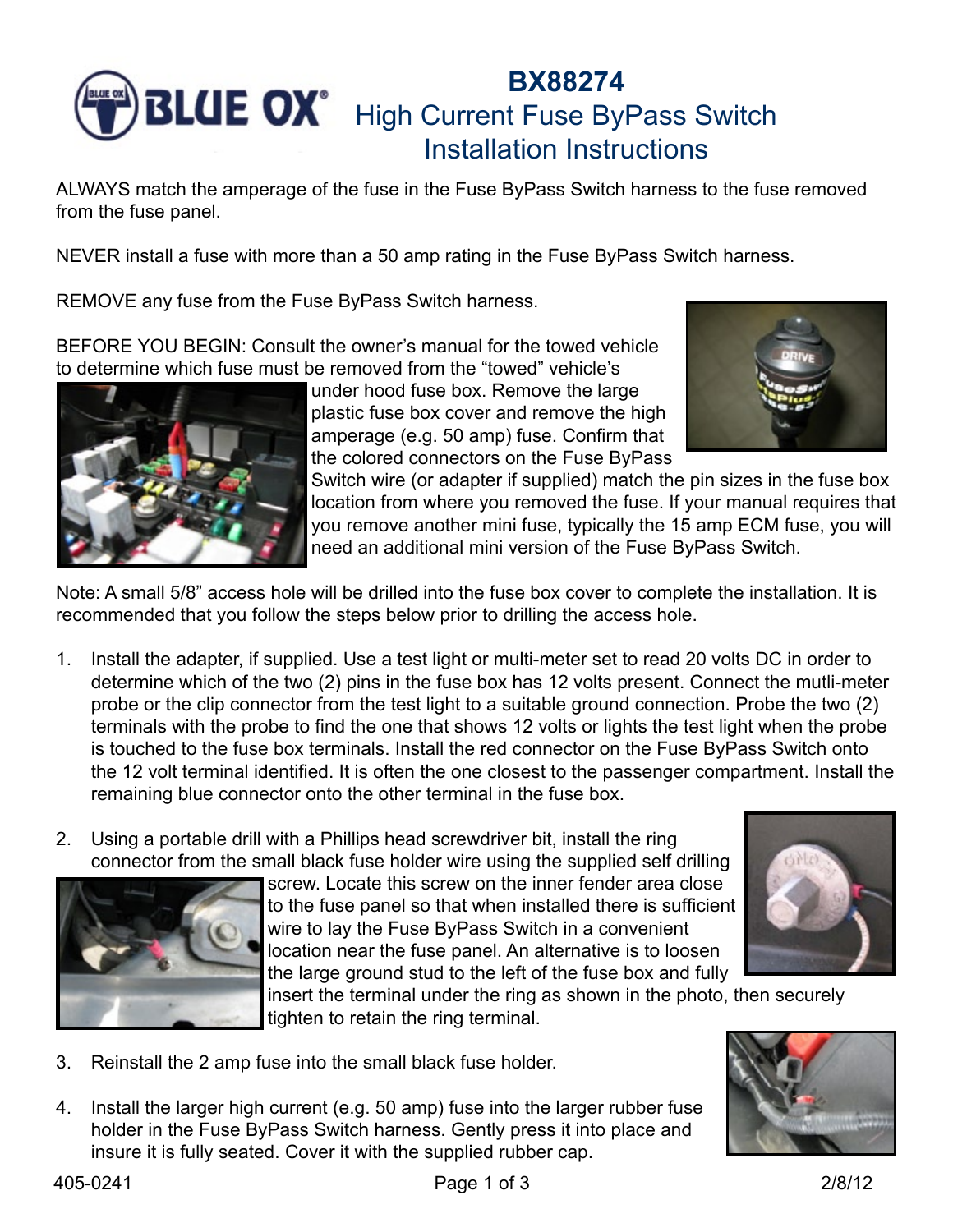# **BX88274 BLUE OX**<sup>\*</sup> High Current Fuse ByPass Switch Installation Instructions

Test the Fuse ByPass Switch by checking that when the button on the top of the Fuse ByPass Switch is in the *drive* position that the car dash lights and functions operate the same as they did before.



All lights and operations that are controlled by the fuse in this circuit should be off. This mimics the fuse being removed from the fuse panel when towing. If the Fuse ByPass Switch operates as expected, continue, if not, please reference the Troubleshooting section.

- 5. Remove the Fuse ByPass Switch connectors and adapter if supplied, from the fuse box. Note which terminal the red connector was installed in.
- 6. Select one of the methods below to route the wiring out of the fuse panel.

#### Method A

**DRIVE** 

- a. Measure from the end of the fuse panel to the center over the removed fuse terminals. Write down the dimensions.
- b. Measure from the side of the fuse panel to the same location over the removed fuse terminals and write down the dimension.
- c. Properly orient the fuse panel cover over the fuse panel and mark the two dimensions on the cover of the fuse panel.
- d. Drill a 5/8" hole at the intersection of these dimensions use a flat power auger.

#### Method B

- a. Alternatively drill a 5/8" hole at the top, left corner of the cover using a flat power auger.
- 7. Feed the Fuse ByPass Switch terminals through the hole insuring that the black loom extends from the hole.
- 8. Reinstall the connectors and replace the cover making sure it locks on using the plastic tabs.
- 9. If a Mini Fuse ByPass Switch must be installed, it should be located at the lower, center of the top cover. Reference the dotted lines in the images shown above.

Note: this requires a 3/4" hole and the drive position has the white dot side of the switch depressed when driving the vehicle and the tow position has the black (unmarked side) depressed when towing. This is opposite of the High Current Fuse ByPass Switch. Install the labels supplied with the white dot on the switch matched to the drive label.